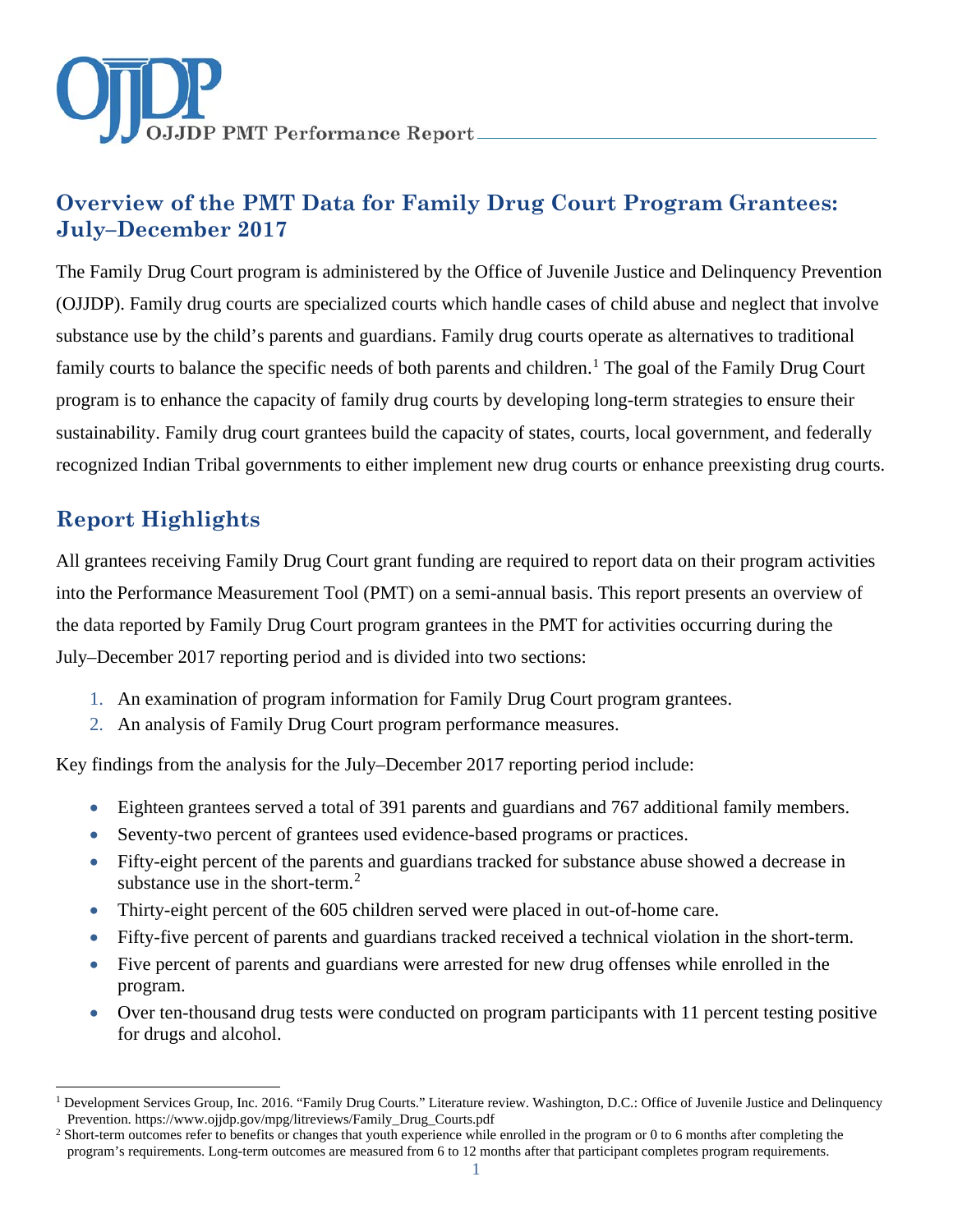# **1. Examination of Program Information**

# *1.1 Reporting Compliance*

Family Drug Court program grantees are required to report semi-annually for each federal award they receive. As table 1 illustrates, 18 grantees completed reporting requirements for the July–December 2017 reporting period, resulting in a compliance rate of 67 percent.<sup>[3](#page-1-0)</sup> All 18 grantees who completed reporting requirements reported that they were operational, meaning that they expended grant funds and provided services during the July–December 2017 period.

**Table 1: Status of Grantee Reporting (July–December 2017)** 

|                       | <b>Status</b>      |             |                 |       |
|-----------------------|--------------------|-------------|-----------------|-------|
| Data Reporting Period | <b>Not Started</b> | In Progress | <b>Complete</b> | Total |
| July-December 2017    |                    |             | 18              | 27    |

# *1.2 Evidence-Based Programming*

OJJDP strongly encourages the use of research and evidence-based practices in their drug treatment programs. Evidence-based programs and practices include program models that have been shown, through rigorous

evaluation and replication, to be effective at preventing or reducing juvenile delinquency or related risk factors. To understand how Family Drug Court grantees are prioritizing evidence-based programs, grantees are asked to report whether or not their programs are evidence-based. As shown in figure 1, the majority of grantees (72 percent) are implementing evidence-based practices, totaling over \$6.5 million in grant funding.

 $\overline{a}$ 





<span id="page-1-1"></span><span id="page-1-0"></span><sup>&</sup>lt;sup>3</sup> Grantees that were not operational, or who did not complete their performance report, are excluded from further analysis in this report.  $4 N = 18$  grantees.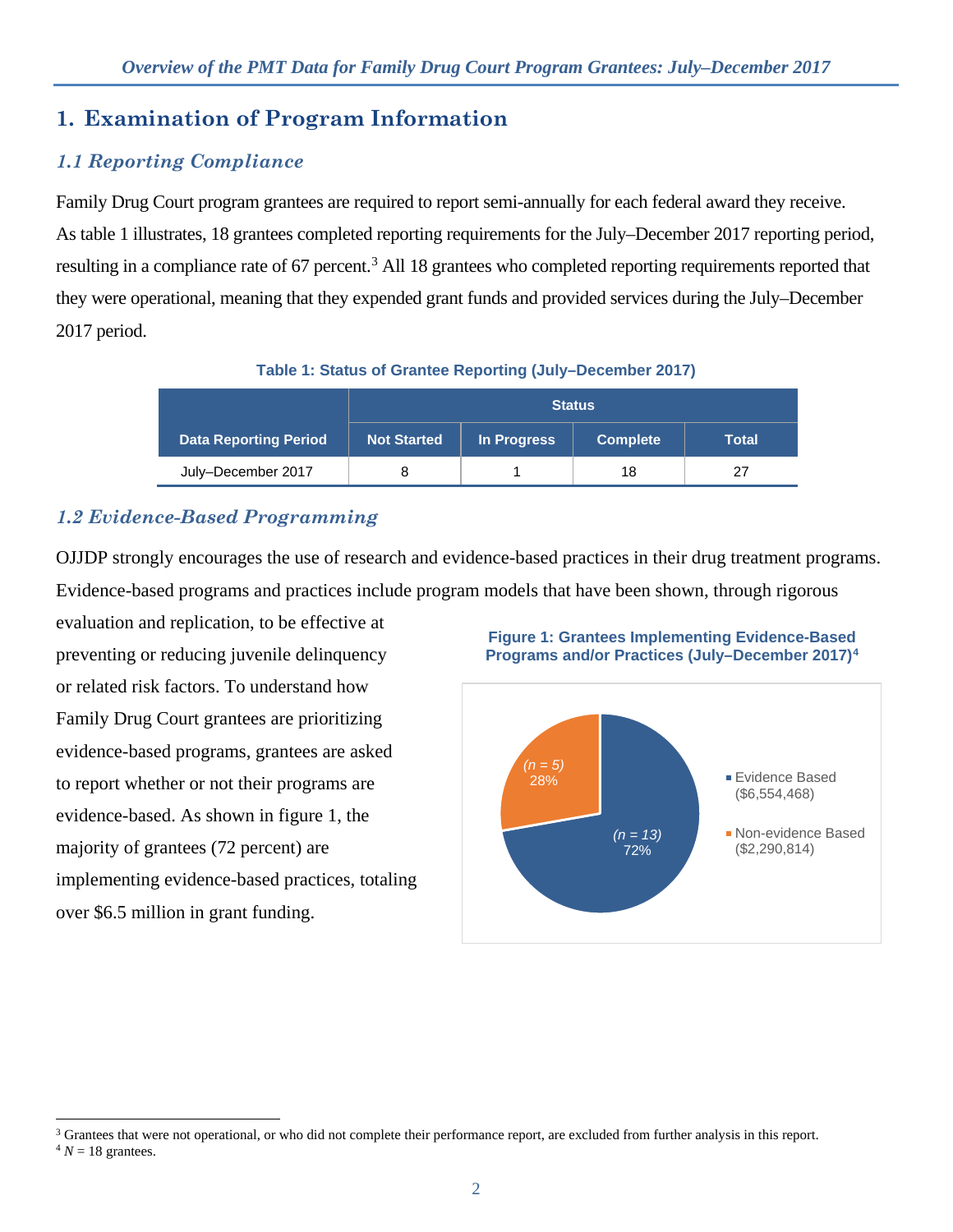### *1.3 Funding Information*

Table 2 shows a comprehensive comparison of federal award amounts by state, with *N* representing the total number of grants during the reporting period.<sup>[5](#page-2-0)</sup> Based on current and active Family Drug Court grants, Montana received the most funds with three awards totaling over \$1.6 million, followed by Michigan and Wisconsin.

| <b>State</b> | $\boldsymbol{N}$ | <b>Grant Amount</b> | <b>State</b> | N | <b>Grant Amount</b> |
|--------------|------------------|---------------------|--------------|---|---------------------|
| МT           | 3                | \$1,674,549         | RI           | 1 | \$550,000           |
| MI           | 3                | \$1,400,000         | <b>WA</b>    | 1 | \$480,895           |
| WI           | 1                | \$649,875           | <b>NE</b>    | 1 | \$400,000           |
| AZ           | 1                | \$614,806           | GA           | 1 | \$399,999           |
| FL.          | 1                | \$600,000           | IN           | 1 | \$399,151           |
| OH           | 1                | \$599,999           | AL           | 1 | \$304,247           |
| <b>MN</b>    | 1                | \$558,230           | GU           | 1 | \$213,531           |

### **Table 2: Federal Award Amount by State (July–December 2017)[6](#page-2-1)**

## *1.4 Organization Type*

Local government agencies, including counties, cities, and districts, made up the bulk of awards, representing 39 percent of active grantees in July–December 2017 (table 3). Tribal governments represented 17 percent of active Family Drug Court awards while other government agencies and nonprofit community-based organizations each represented 11 percent of active Family Drug Court awards.

# **Table 3: Active Grants by Organization Type (July–December 2017)[7](#page-2-2)**

| <b>Implementing Organization Type</b>   | N             | <b>Percentage</b> |
|-----------------------------------------|---------------|-------------------|
| <b>Local Government Agencies</b>        | 7             | 39%               |
| <b>Tribal Government</b>                | 3             | 17%               |
| <b>Other Government Agency</b>          | 2             | 11%               |
| Non-profit Community-based Organization | $\mathcal{P}$ | 11%               |
| Juvenile Justice                        | 1             | 6%                |
| Police/Other Law Enforcement            | 1             | 6%                |
| Coalition                               | 1             | 6%                |
| Other Community-based Organization      | 1             | 6%                |
| Total                                   | 18            | N/A               |

<span id="page-2-0"></span> $\ddot{\phantom{a}}$  $5$  The amounts represent the grant program for the life of the award, regardless of when it was awarded, and these amounts do not account for how much funding has been spent during the reporting period.

<span id="page-2-1"></span> $6 N = 18$  grantees

<span id="page-2-2"></span> $7 N = 18$  grantees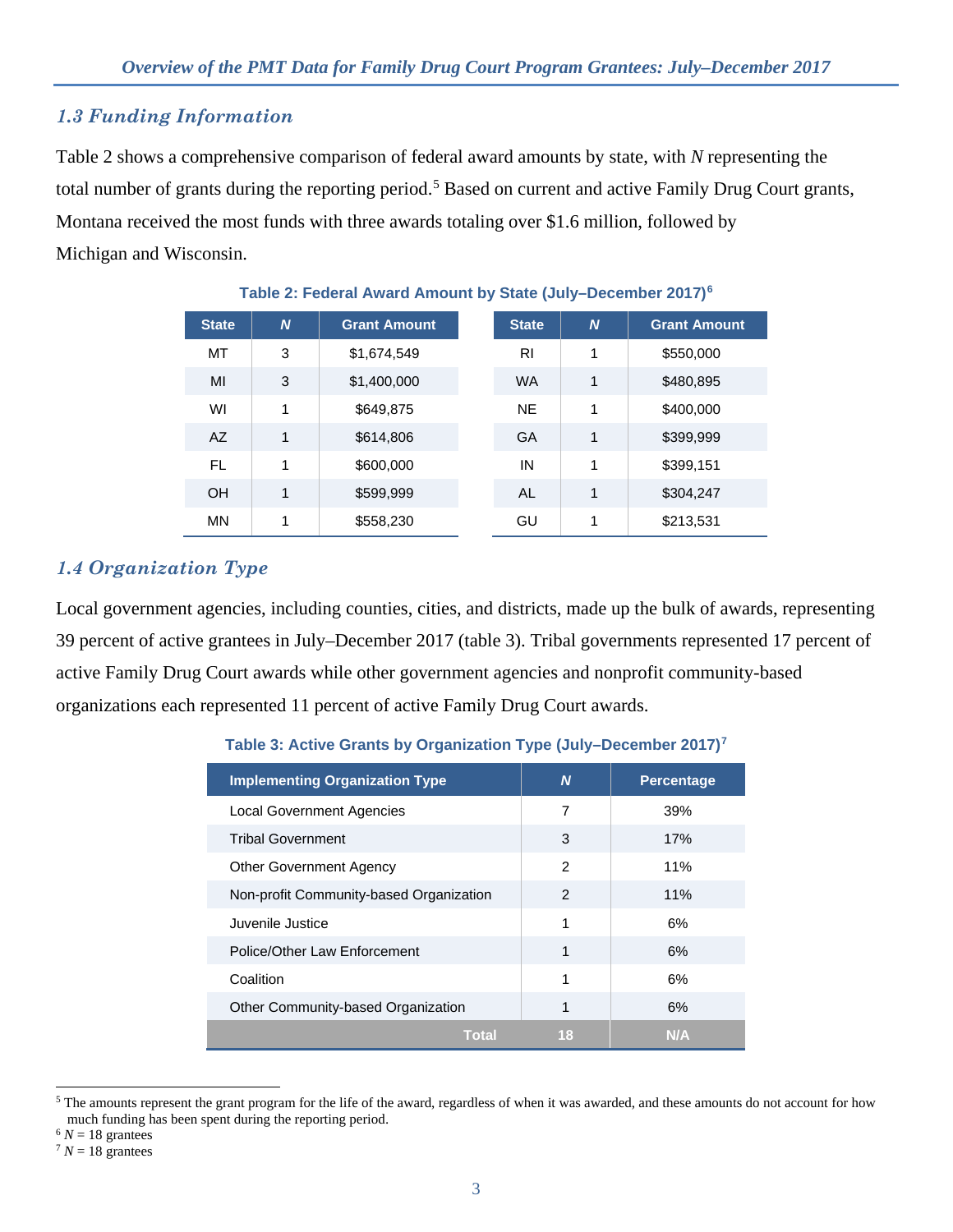# **2. Analysis of Program Measures**

Grantees report on performance measures, which collect data on grantees' activities and program outcomes. These performance measures help OJJDP determine whether the Family Drug Court grant program has achieved its goals and objectives and may be used to improve program design and policy decisions at the federal level.

# *2.1 Participants Served*

 $\overline{a}$ 

During the July–December 2017 reporting period, a total of 391 parents and guardians were served by Family Drug Court grantees. Of the parents and guardians served during the reporting period, 127 were new admissions to the program and 264 were rolled over from a previous reporting period (figure 2). It is important to note that sometimes when a parent or guardian enters a program, the timing may not directly correlate to the 6 month reporting period. Therefore, some parents and guardians are carried over to the next reporting period. In addition to parents and guardians, 767 additional family members, including youth and adults related to the enrolled parent/guardian, were served during the reporting period for a total of 1,158 participants served. While the number of parents and guardians served decreased 22 percent from the previous reporting period, the number of additional family members increased 78 percent over the previous reporting period.



### **Figure 2: Number of Participants Served (January 2015–December 2017)[8](#page-3-0)**

<span id="page-3-0"></span><sup>8</sup> 17 grantees reported on this measure during the July–December 2017 reporting period. Earlier reporting periods ranged between 15–20 grantees reporting on the measure.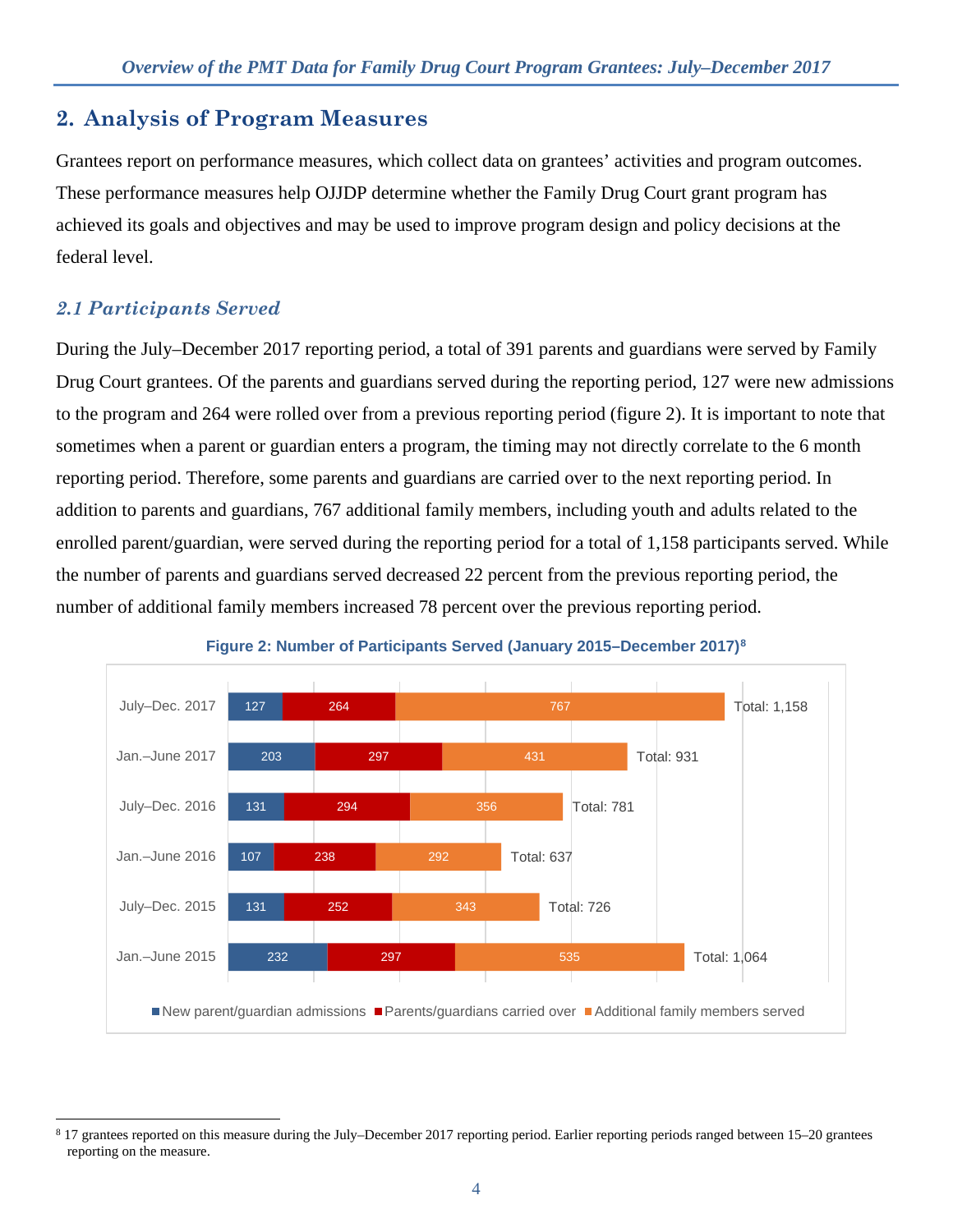### *2.2 Parents and Guardians Exiting the Program*

While fewer individuals exited the drug court program than in previous reporting periods, the percent of individuals successfully exiting increased from 41 percent during the January–June 2017 reporting period to 45 percent during the July–December 2017 (figure 3). The participants who successfully exited the program fulfilled all program obligations and requirements prior to exiting. Participants who fail to follow through with the program, including those who are expelled or leave voluntarily, are considered unsuccessful upon exiting. Each grantee defines the requirements needed for participants to complete its program.



#### **Figure 3: Number of Enrolled Parents and Guardians Exiting the Court (January 2015–December 2017)[9](#page-4-0)**

### *2.3 Target Behaviors*

Grantees were required to measure program participants' performance and track outcome data for certain target behaviors. A target behavior is one that a grantee has chosen to track for parents and guardians served by a program; it measures a "positive" change in a behavior such as social competence, family relationships, and substance use. Table 4 lists the short-term behavior outcomes for parents and guardians served. Target behaviors that did not have enough reported data were excluded from the analysis. Overall, 64 percent of the program participants demonstrated a positive change in target behaviors in the short-term. Although substance use is the most focused treatment for drug court programs and had the most parents and guardians served  $(n = 389)$ , participants were less likely to demonstrate a positive behavior change (58 percent) when compared with other target behaviors.

<span id="page-4-0"></span> $\overline{a}$ <sup>9</sup> 11 grantees reported on this measure during the July–December 2017 reporting period. Earlier reporting periods ranged between 14–18 grantees reporting on the measure.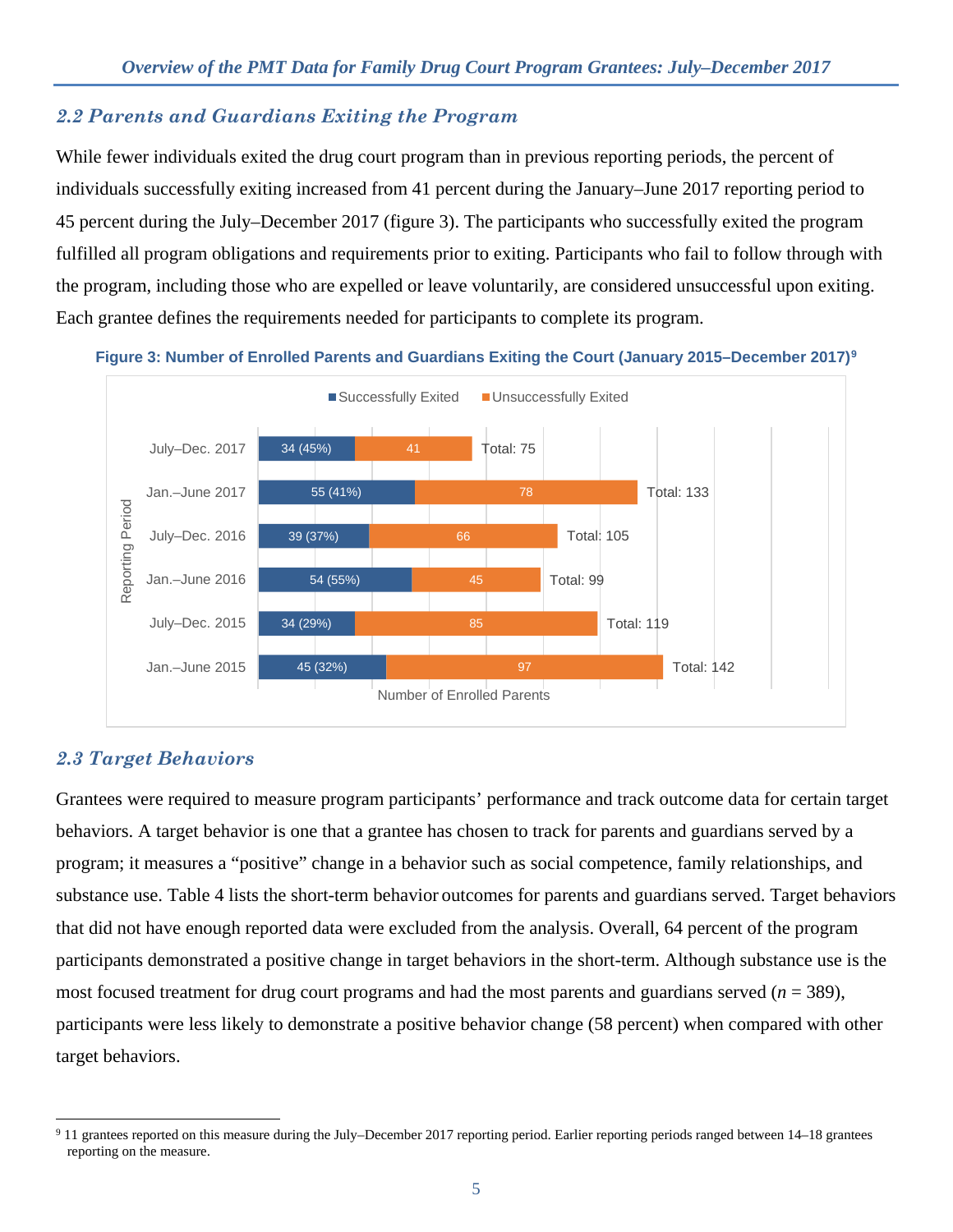| <b>Target Behavior</b>      | <b>Parents/Guardians</b><br><b>Served</b> | <b>Parents/Guardians with</b><br><b>Intended Behavioral</b><br>Change | <b>Percentage with Noted</b><br><b>Behavioral Change</b> |
|-----------------------------|-------------------------------------------|-----------------------------------------------------------------------|----------------------------------------------------------|
| <b>Employment Status</b>    | 21                                        | 21                                                                    | 100%                                                     |
| <b>Family Relationships</b> | 45                                        | 41                                                                    | 91%                                                      |
| Social Competence           | 27                                        | 23                                                                    | 85%                                                      |
| Substance Use               | 389                                       | 225                                                                   | 58%                                                      |
| <b>Total</b>                | 482                                       | 310                                                                   | 64%                                                      |

### **Table 4: Target Behaviors of Parents and Guardians, Short-term (July–December 2017[\)10](#page-5-0)**

### *2.4 Children Served*

Family Drug Court programs not only serve parents and family members but also the children of the families involved in the court system. Table 5 presents the outcomes of children served by the Family Drug Court program during the reporting period. Of the 605 of children served, 38 percent were placed in out-of-home care. During the reporting period, 70 children were removed from the home while 26 were reunited after being removed from the home and 186 children were in permanent placement while 244 were awaiting permanent placement. Of the 256 parents and guardians in the drug court program, only two percent had their parental rights terminated during the reporting period.

# **Performance Measure Number Number** Number of children served 605 Children placed in out-of-home care 230 Percent of children in out-of-home-care 38% Number of children removed from the home 70 and 70 and 70 and 70 and 70 and 70 and 70 and 70 and 70 and 70 and 70 and 70 and 70 and 70 and 70 and 70 and 70 and 70 and 70 and 70 and 70 and 70 and 70 and 70 and 70 and 70 and Children reunited after being removed from the home and placed in temporary placement 26 Percent of children reunited after being removed from the home and placed in temporary placement 37% Number of children awaiting permanent placement 244 Children in permanent placement 186 Percent of children awaiting permanent placement received permanent placement 76% Number of parents and guardians in the program 256 Parents and guardians whose parental rights were terminated 5  $\sim$  5 Percent of parents and guardians whose parental rights were terminated 2%

### **Table 5: Children of Family Drug Court Participants (July–December 2017)[11](#page-5-1)**

 $\overline{a}$ 

<span id="page-5-0"></span><sup>&</sup>lt;sup>10</sup> 16 grantees reported on substance use target behavior. Other target behaviors ranged from 3–5 grantees reporting.

<span id="page-5-1"></span><sup>&</sup>lt;sup>11</sup> Number of grantees reporting on these measures ranged from 10–16 grantees.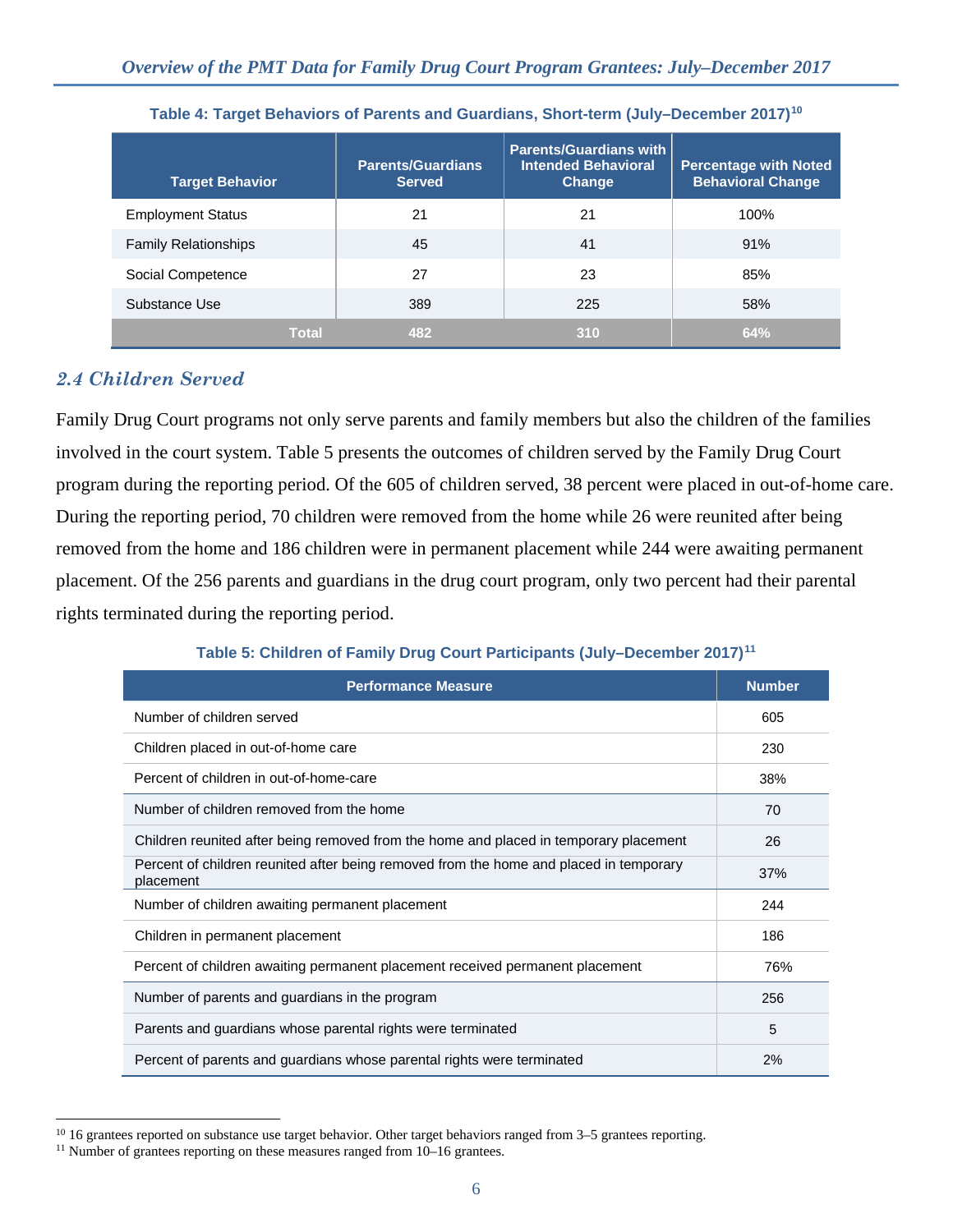### *2.5 Services Provided to Program Participants*

Table 6 compares the number of parents, guardians, and additional family members participating in the Family Drug Court program in need of specific services with the number who actually received services. It is important to note that program participants may have been assessed in a prior reporting period, and actual enrollment could be delayed until a future reporting period. In addition, the Family Drug Court program accepts referrals for participants who have been assessed by another agency. Therefore, it is possible for the data to show more participants enrolled than those assessed in a reporting period.

Because the central goal of drug court programs is to improve substance use treatment services for participants, substance use counseling services had the greatest enrollment, with 319 parents and guardians and 29 additional family members enrolled. Mental health services had 194 parents and guardians enrolled and 81 additional family members enrolled. Of those in need of housing services, 70 parents and guardians and 51 additional family members successfully found housing. Finally, 238 parents and guardians and 199 additional family members were enrolled in other services, including those related to parenting skills or educational or vocational training. These services are aimed at helping parents reunite with their children who were removed from their care due to unsafe or dangerous living environments caused by substance use.

| <b>Performance Measure</b>                            | <b>Parents and</b><br><b>Guardians</b> | <b>Additional Family</b><br><b>Members</b> | Total |
|-------------------------------------------------------|----------------------------------------|--------------------------------------------|-------|
| Assessed as needing substance use counseling/services | 260                                    | 42                                         | 302   |
| Enrolled in substance use counseling/services         | 319                                    | 29                                         | 348   |
| Assessed as needing mental health services            | 192                                    | 86                                         | 278   |
| Enrolled in mental health services                    | 194                                    | 81                                         | 275   |
| Assessed as needing housing services                  | 141                                    | 54                                         | 195   |
| Successfully found housing                            | 70                                     | 51                                         | 121   |
| Assessed as needing other services                    | 189                                    | 198                                        | 387   |
| Enrolled in other services                            | 238                                    | 199                                        | 437   |

**Table 6: Services Provided to Program Participants (July–December 2017)[12](#page-6-0)**

# *2.6 Parent and Guardian Offenses*

 $\ddot{\phantom{a}}$ 

A large number  $(n = 10,429)$  of drug and alcohol tests were performed for enrolled parents and guardians during the reporting period. Approximately 11 percent of the parents and guardians tested positive for drugs and alcohol, as reported in table 7.

<span id="page-6-0"></span> $12$  Number of grantees reporting on these measures ranged from  $7-16$  grantees.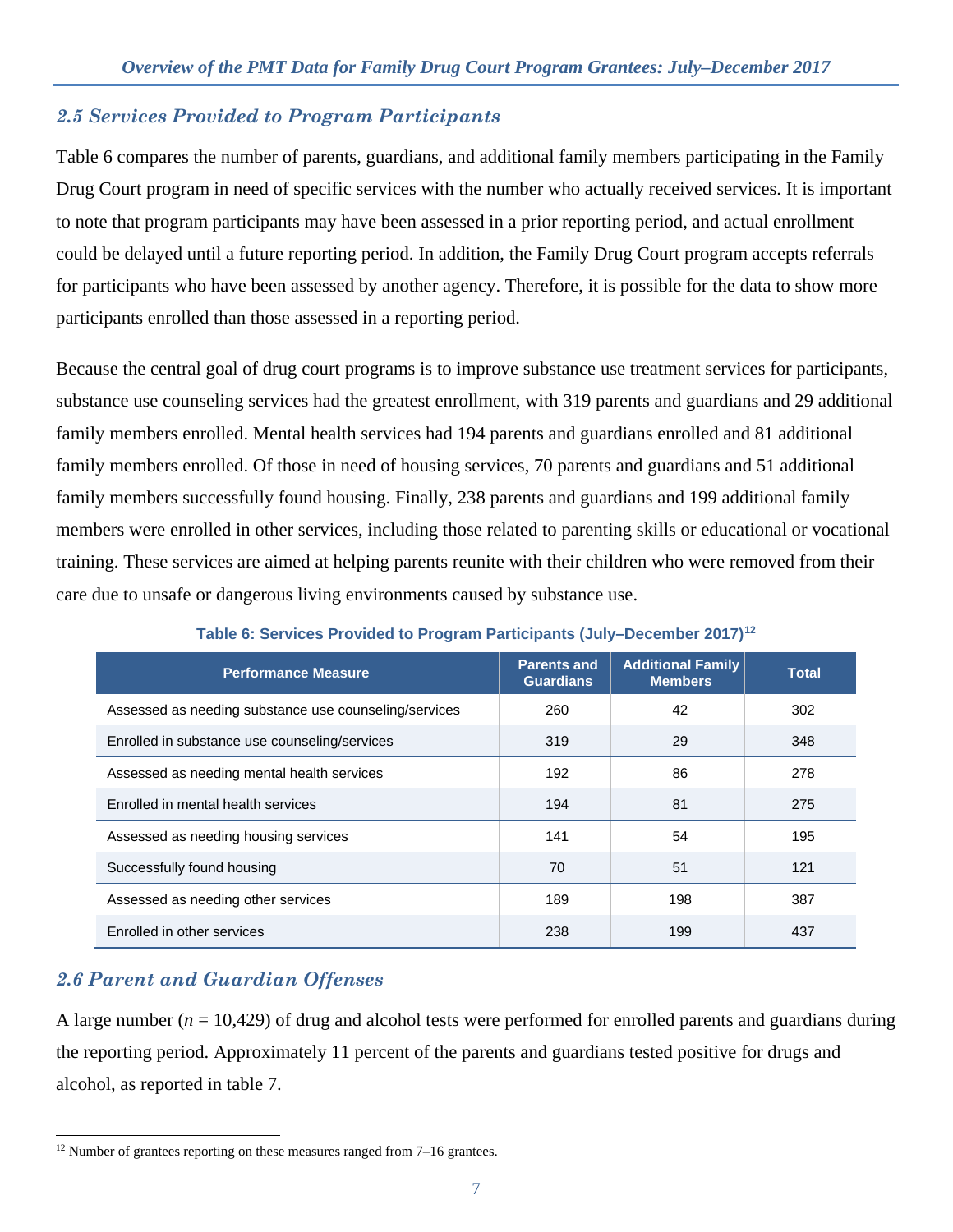| <b>Performance Measure</b>                                                   | <b>Number</b> |
|------------------------------------------------------------------------------|---------------|
| Number of drug and alcohol tests performed on enrolled parents and guardians | 10.429        |
| Number of positive tests recorded                                            | 1.140         |
| Percentage of positive tests recorded on enrolled parents and guardians      | 11%           |

### **Table 7: Drug and Alcohol Tests Conducted (July–December 2017)[13](#page-7-0)**

Grantees also reported on the number of enrolled parents and guardians who had technical violations, which may include non-drug related violations. As shown in table 8, a total of 128 parents and guardians were tracked for short-term technical violations while enrolled in the program. Of those, 55 percent experienced a technical violation during the reporting period and 19 percent of parents and guardians were arrested for a new or repeated technical violation during the reporting period.

### **Table 8: Short-term Technical Violations (July–December 2017)[14](#page-7-1)**

| <b>Performance Measure</b>                                            | <b>Number</b> | <b>Percent</b> |
|-----------------------------------------------------------------------|---------------|----------------|
| Enrolled parents and guardians tracked for technical violations       | 128           | N/A            |
| Enrolled parents and quardians with a technical violation             | 70            | 55%            |
| Enrolled parents and guardians arrested for a new technical violation | 24            | 19%            |

In addition to technical violations, data were reported for parents and guardians who were tracked in the shortterm for drug offenses. A total of 166 enrolled parents and guardians enrolled in the program were tracked for drug offenses (table 9). Of those, only 5 percent of participants were arrested during the reporting period for a new drug offense.

### **Table 9: Short-Term Drug Offenses (July–December 2017)[15](#page-7-2)**

| <b>Performance Measure</b>                                         | <b>Number</b> |
|--------------------------------------------------------------------|---------------|
| Enrolled parents and guardians tracked for drug offenses           | 166           |
| Enrolled parents and quardians arrested for a new drug offense     | 9             |
| Percentage of parents and guardians arrested for new drug offenses | 5%            |

 $\overline{a}$ 

<span id="page-7-0"></span><sup>&</sup>lt;sup>13</sup> 16 grantees reported on this measure.

<span id="page-7-1"></span><sup>&</sup>lt;sup>14</sup> 11 grantees reported on this measure.

<span id="page-7-2"></span><sup>&</sup>lt;sup>15</sup> 7 grantees reported on this measure.